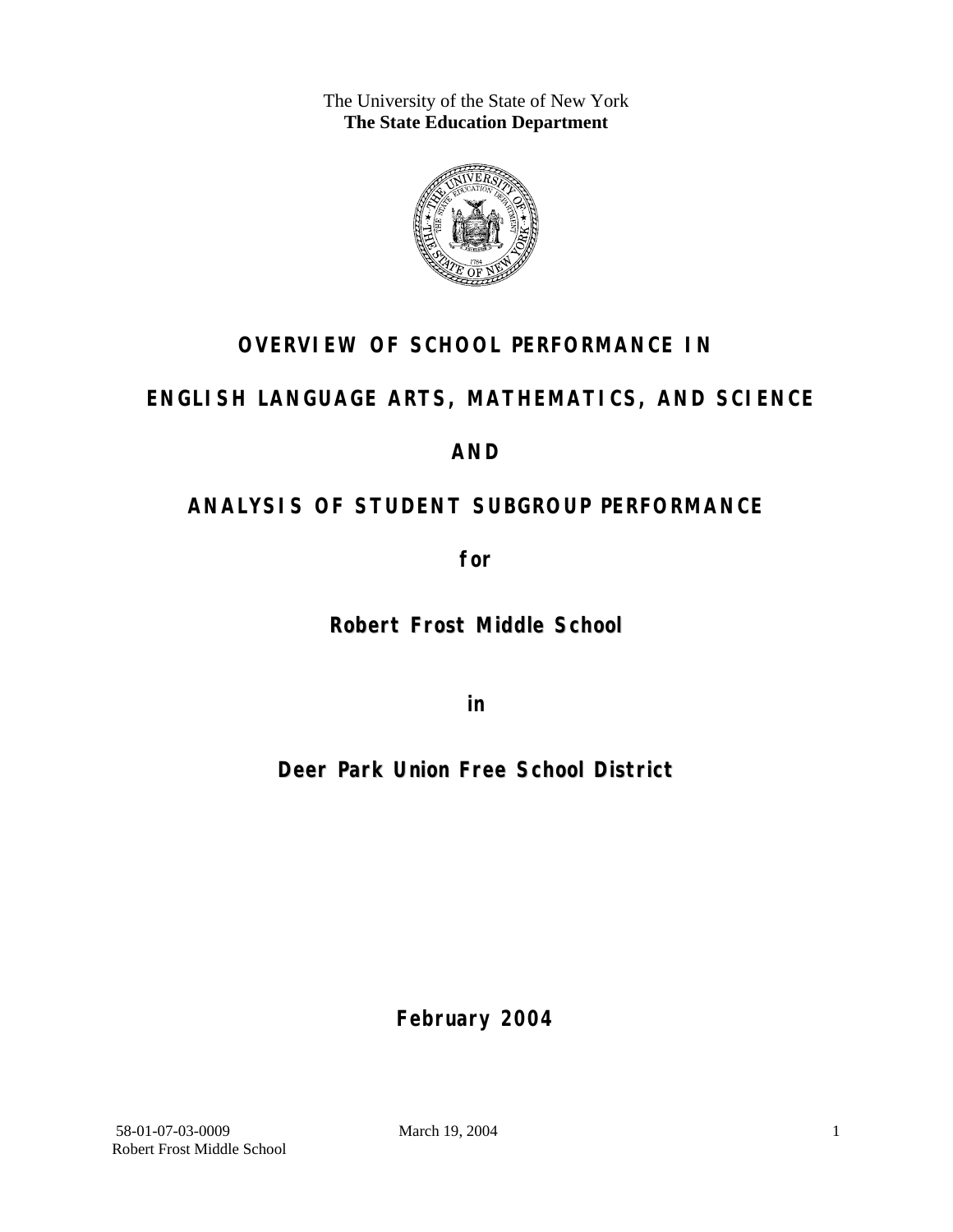### **THE UNIVERSITY OF THE STATE OF NEW YORK**

### **Regents of The University**

| Tonawanda             |
|-----------------------|
| <b>Hollis</b>         |
| Staten Island         |
| New Rochelle          |
| Peru                  |
| Huntington            |
| <b>North Syracuse</b> |
| New York              |
| <b>Belle Harbor</b>   |
| Buffalo               |
| Hartsdale             |
| Albany                |
| <b>Bronx</b>          |
| New York              |
| <b>Binghamton</b>     |
| Rochester             |

#### **President of The University and Commissioner of Education**

RICHARD P. MILLS

**Deputy Commissioner for Elementary, Middle, Secondary and Continuing Education**  JAMES A. KADAMUS

#### **Coordinator, School Operations and Management Services**

CHARLES SZUBERLA

#### **Coordinator, Information and Reporting Services**

MARTHA P. MUSSER

The State Education Department does not discriminate on the basis of age, color, religion, creed, disability, marital status, veteran status, national origin, race, gender, genetic predisposition or carrier status, or sexual orientation in its educational programs, services and activities. Portions of this publication can be made available in a variety of formats, including braille, large print or audio tape, upon request. Inquiries concerning this policy of nondiscrimination should be directed to the Department's Office for Diversity, Ethics, and Access, Room 530, Education Building, Albany, NY 12234. **Requests for additional copies of this publication may be made by contacting the Publications Sales Desk, Room 309, Education Building, Albany, NY 12234.** 

Please address all correspondence about this report that is not related to data corrections to:

*School Report Card Coordinator Information and Reporting Services Team New York State Education Department Room 863 EBA 89 Washington Avenue Albany, NY 12234*  E-mail: *RPTCARD@mail.nysed.gov*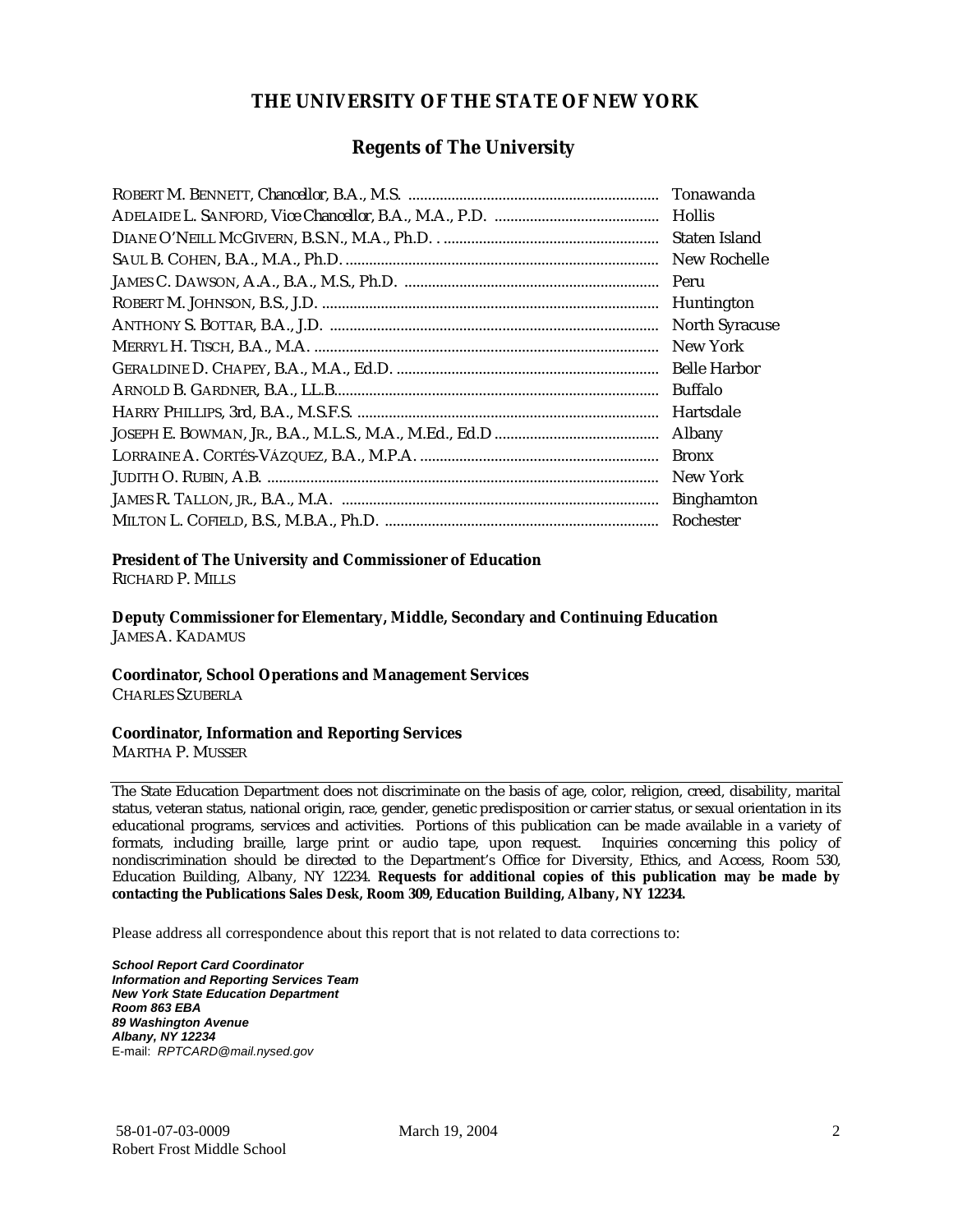The *New York State School Report Card* is an important part of the Board of Regents effort to raise learning standards for all students. It provides information to the public on student performance and other measures of school and district performance. Knowledge gained from the school report card on a school's strengths and weaknesses can be used to improve instruction and services to students.

The *New York State School Report Card* consists of three parts: the *Overview of School Performance in English Language Arts, Mathematics, and Science and Analysis of Student Subgroup Performance,* the *Comprehensive Information Report,* and the *School Accountability Report*. The *Overview and Analysis* presents performance data on measures required by the federal No Child Left Behind Act: English, mathematics, science, and graduation rate. Performance data on other State assessments can be found in the *Comprehensive Information Report*. The *School Accountability Report* provides information as to whether a school is making adequate progress toward enabling all students to achieve proficiency in English and mathematics.

State assessments are designed to help ensure that all students reach high learning standards. They show whether students are getting the foundation knowledge they need to succeed at the elementary, middle, and commencement levels and beyond. The State requires that students who are not making appropriate progress toward the standards receive academic intervention services.

In the *Overview*, performance on the elementary- and middle-level assessments in English language arts and mathematics and on the middle-level science test is reported in terms of mean scores and the percentage of students scoring at each of the four levels. These levels indicate performance on the standards from seriously deficient to advanced proficiency. Performance on the elementary-level science test is reported in terms of mean scores and the percentage of students making appropriate progress. Regents examination scores are reported in four score ranges. Scores of 65 to 100 are passing; scores of 55 to 64 earn credit toward a local diploma (with the approval of the local board of education). Though each elementary- and middle-level assessment is administered to students in a specific grade, secondary-level assessments are taken by students when they complete the coursework for the core curriculum. Therefore, the performance of students at the secondary level is measured for a student cohort rather than a group of students at a particular grade level. Students are grouped in cohorts according to the year in which they first entered grade 9.

The assessment data in the *Overview and Analysis* are for all tested students in the school, including general-education students and students with disabilities. In the *Overview*, each school's performance is compared with that of schools similar in grade level, district resources, and student needs as indicated by income and limited English proficiency (LEP) status. Each district's performance is compared with that of all public schools statewide. In the *Analysis*, performance is disaggregated by race/ethnicity, disability status, gender, LEP status, income level, and migrant status.

Explanations of terms referred to or symbols used in this part of the school report card may be found in the glossary on the last page. Further information on the school report card may be found in the guide, *Understanding Your School Report Card: February 2004*, available on the Information and Reporting Services Web site at www.emsc.nysed.gov/irts.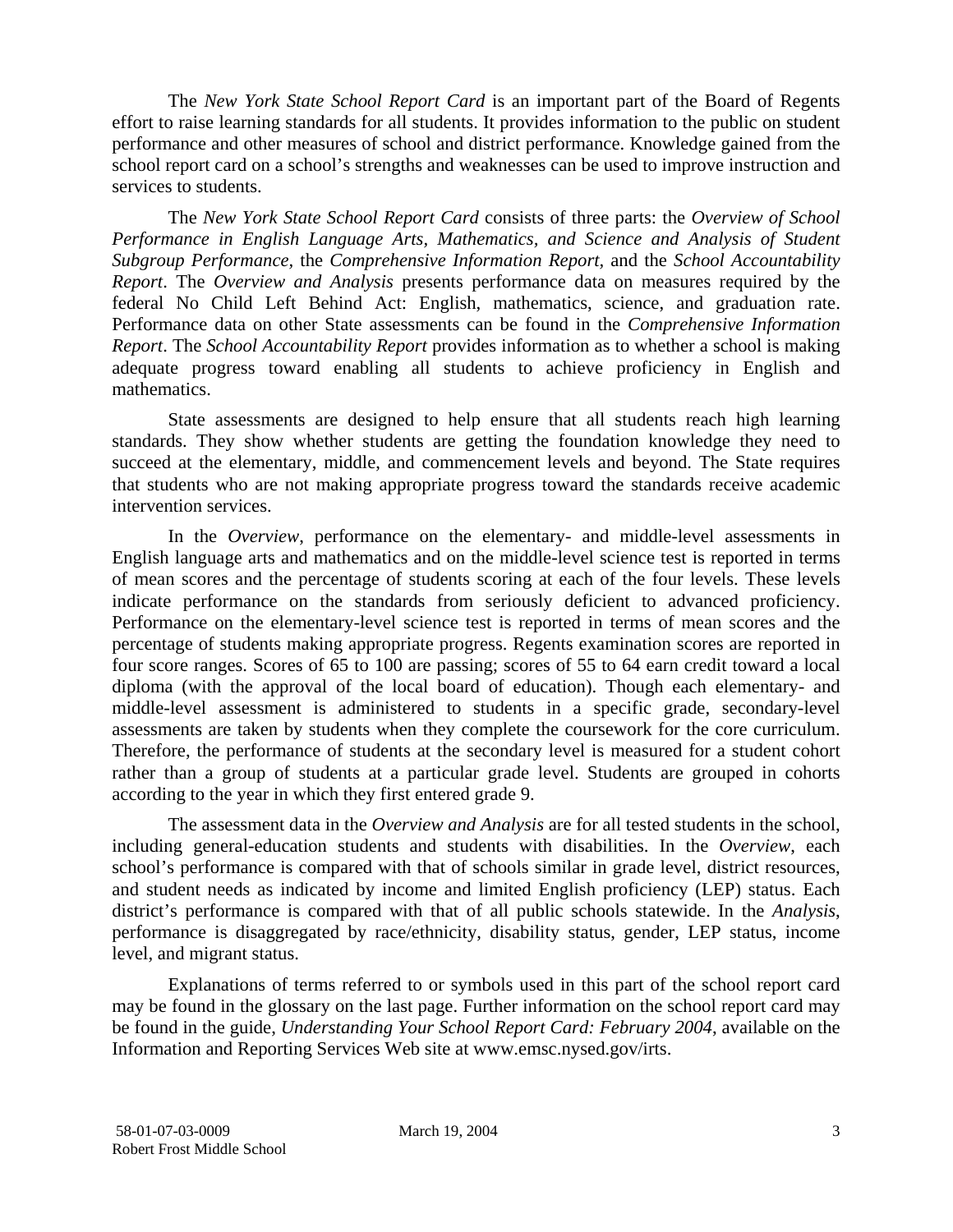# **Overview of School Performance in English Language Arts, Mathematics, and Science**

### **School Profile**

| Principal:<br>Julia Bingham |             | (631)274-4210<br>Phone:   |
|-----------------------------|-------------|---------------------------|
| Organization                | Grade Range | <b>Student Enrollment</b> |
| $2002 - 03$                 | $6 - 8$     | 1092                      |

| 2001–02 School District-wide Total Expenditure per Pupil | \$14,724 |
|----------------------------------------------------------|----------|
|----------------------------------------------------------|----------|

### **2002–03 Percentage of Core Classes Taught by Highly Qualified Teachers\***

|                                         | <b>Percent Taught</b>  |
|-----------------------------------------|------------------------|
| <b>Number of Core</b><br><b>Classes</b> | by Highly<br>Qualified |
|                                         | <b>Teachers</b>        |
| 242                                     | 95%                    |
|                                         |                        |

\*For the 2002-03 school year, SED is reporting that teachers of core classes are highly qualified if they are certified to teach those classes. However, No Child Left Behind (NCLB) imposes requirements beyond certification for some teachers to be considered highly qualified. In future years, when New York State uses the NCLB criteria for reporting, certified teachers must fulfill all NCLB requirements to be counted as highly qualified.

#### **2002–03 Percentage of Teachers with No Valid Teaching Certificate\***

| Number of<br><b>Teachers</b> | <b>Percent with No</b><br><b>Valid Teaching</b><br><b>Certificate</b> |
|------------------------------|-----------------------------------------------------------------------|
| qq                           | 2%                                                                    |

\*This count includes teachers with temporary licenses who do not have a valid permanent, provisional, or transitional teaching certificate.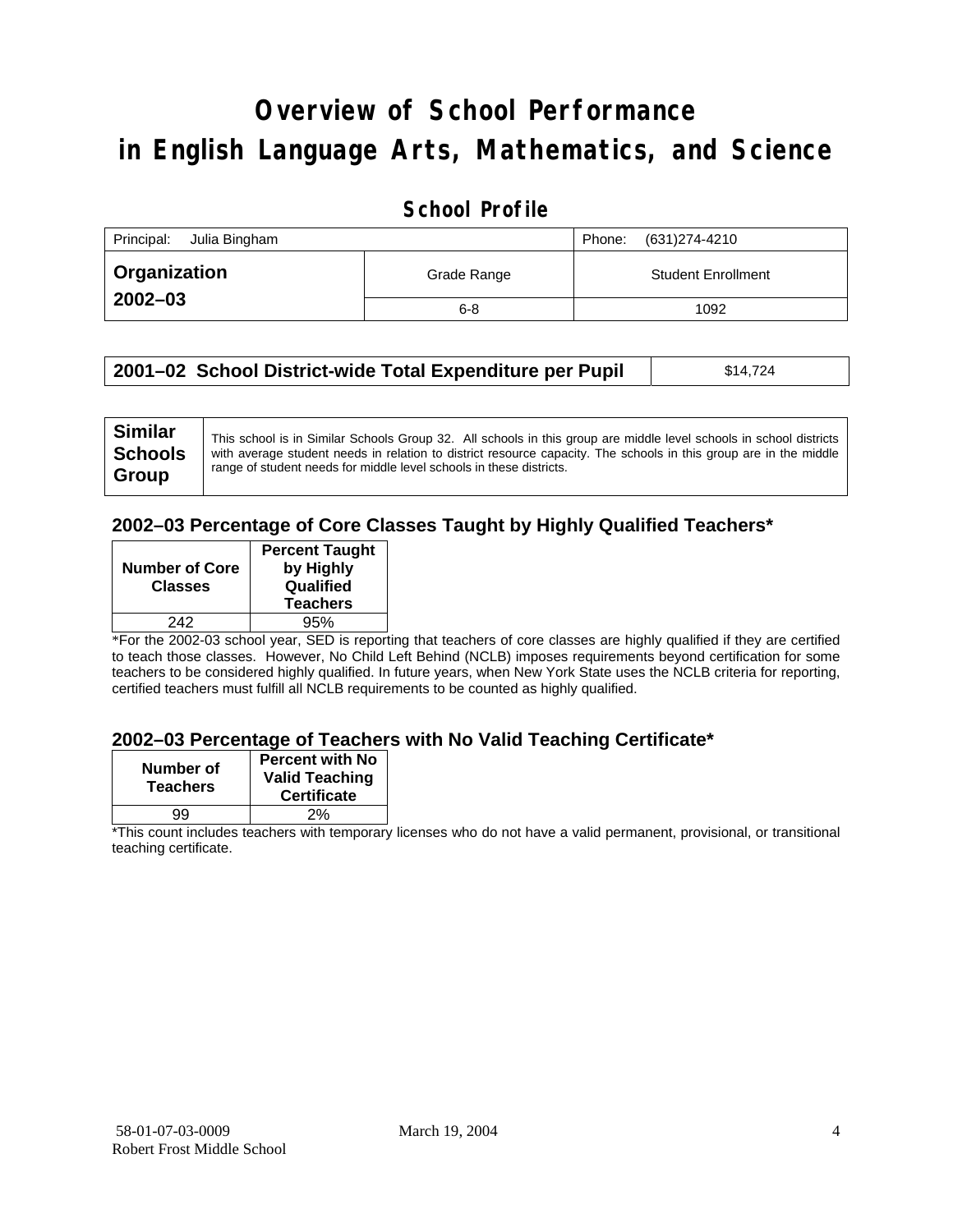### English Language Arts



| Performance at<br><b>This School</b> | Level 1<br>527-661 | Level 2<br>662-700 | Level 3<br>701-738 | Level 4<br>739-830 | <b>Total</b> | <b>Mean Score</b> |
|--------------------------------------|--------------------|--------------------|--------------------|--------------------|--------------|-------------------|
| May 2001                             | 23                 | 131                | 115                | 17                 | 286          | 699               |
|                                      | Level 1<br>527-659 | Level 2<br>660-698 | Level 3<br>699-737 | Level 3<br>738-830 | Total        |                   |
| <b>March 2002</b>                    | 9                  | 190                | 102                | 20                 | 321          | 695               |
|                                      | Level 1<br>527-657 | Level 2<br>658-696 | Level 3<br>697-736 | Level 4<br>737-830 | Total        |                   |
| January 2003                         | 12                 | 165                | 157                | 21                 | 355          | 698               |

|         | Middle-Level English Language Arts Levels — Listening, Reading, and Writing Standards                         |  |  |
|---------|---------------------------------------------------------------------------------------------------------------|--|--|
| Level 4 | These students <b>exceed the standards</b> and are moving toward high performance on the Regents examination. |  |  |
| Level 3 | These students meet the standards and, with continued steady growth, should pass the Regents examination.     |  |  |
| Level 2 | These students need extra help to meet the standards and pass the Regents examination.                        |  |  |
| Level 1 | These students have serious academic deficiencies.                                                            |  |  |

**Performance of Limited English Proficient Students Taking the New York State English as a Second Language Achievement Test (NYSESLAT) as the Measure of English Language Arts Achievement**

| Grade 8 | Number<br>Tested | Level 1 | Level 2 | Level 3 | Level 4 |
|---------|------------------|---------|---------|---------|---------|
| 2003    |                  |         |         |         |         |

**Performance of Students with Severe Disabilities on the New York State Alternate Assessment (NYSAA) in English** 

| Grade 8     | Number<br>Tested | AA-Level 1 | AA-Level 2 | AA-Level 3 | AA-Level 4 |
|-------------|------------------|------------|------------|------------|------------|
| $2002 - 03$ |                  |            |            |            |            |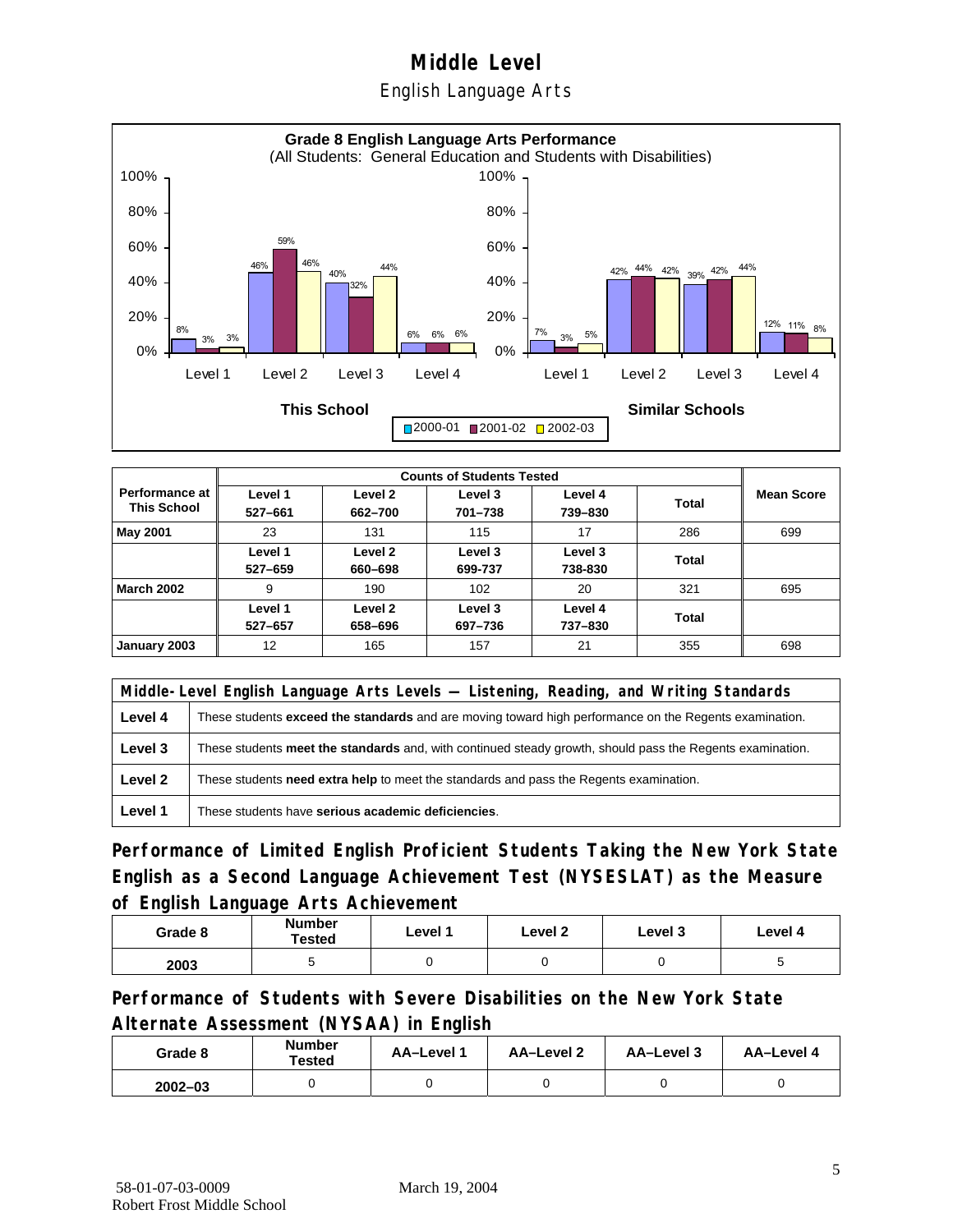#### Mathematics



| <b>Counts of Students Tested</b>            |                    |                    |                    |                    |              |                   |
|---------------------------------------------|--------------------|--------------------|--------------------|--------------------|--------------|-------------------|
| <b>Performance at</b><br><b>This School</b> | Level 1<br>517-680 | Level 2<br>681-715 | Level 3<br>716-759 | Level 4<br>760-882 | <b>Total</b> | <b>Mean Score</b> |
| <b>May 2001</b>                             | 55                 | 113                | 100                | 20                 | 288          | 709               |
| May 2002                                    | 34                 | 113                | 138                | 37                 | 322          | 720               |
| <b>May 2003</b>                             | 25                 | 116                | 174                | 36                 | 351          | 723               |

| Middle-Level Mathematics Levels — Knowledge, Reasoning, and Problem-Solving Standards |                                                                                                               |  |
|---------------------------------------------------------------------------------------|---------------------------------------------------------------------------------------------------------------|--|
| Level 4                                                                               | These students <b>exceed the standards</b> and are moving toward high performance on the Regents examination. |  |
| Level 3                                                                               | These students meet the standards and, with continued steady growth, should pass the Regents examination.     |  |
| Level 2                                                                               | These students <b>need extra help</b> to meet the standards and pass the Regents examination.                 |  |
| Level 1                                                                               | These students have serious academic deficiencies.                                                            |  |

### **Performance of Students with Severe Disabilities on the New York State Alternate Assessment (NYSAA) in Mathematics**

| <b>Middle Level</b> | <b>Number</b><br>Tested | <b>AA-Level</b> | AA-Level 2 | AA-Level 3 | AA-Level 4 |  |
|---------------------|-------------------------|-----------------|------------|------------|------------|--|
| $2002 - 03$         |                         |                 |            |            |            |  |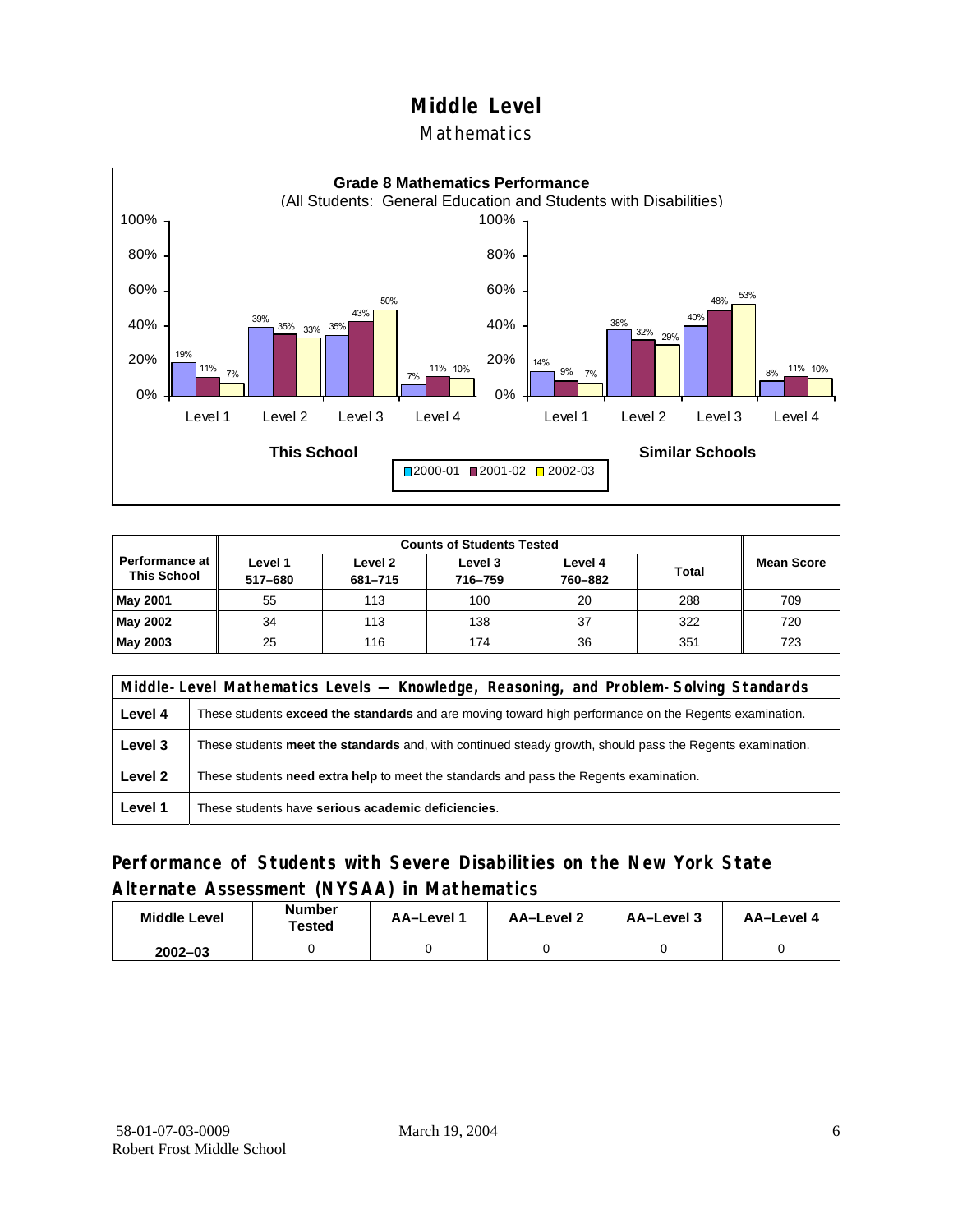#### **Science**



| <b>Performance at This School</b> |                             |         | <b>Mean Score</b> |         |         |       |    |
|-----------------------------------|-----------------------------|---------|-------------------|---------|---------|-------|----|
|                                   |                             | Level 1 | Level 2           | Level 3 | Level 4 | Total |    |
| <b>June 2002</b>                  | <b>Middle-Level Science</b> |         | 37                | 143     | 81      | 262   |    |
|                                   | <b>Regents Science</b>      |         |                   |         | 38      | 55    | 88 |
| January/                          | <b>Middle-Level Science</b> |         | 50                | 183     | 57      | 298   | 75 |
|                                   | June 2003   Regents Science |         |                   |         |         |       |    |

|         | Middle-Level Science Levels — Knowledge, Reasoning, and Problem-Solving Standards*                                                                                                                  |  |  |  |  |  |  |  |
|---------|-----------------------------------------------------------------------------------------------------------------------------------------------------------------------------------------------------|--|--|--|--|--|--|--|
| Level 4 | These students <b>exceed the standards</b> on the middle-level science test and are moving toward high performance<br>on the Regents examinations or score 85-100 on a Regents science examination. |  |  |  |  |  |  |  |
| Level 3 | These students meet the standards on the middle-level science test and, with continued steady growth, should<br>pass the Regents examinations or score 65-84 on a Regents science examination.      |  |  |  |  |  |  |  |
| Level 2 | These students need extra help to meet the standards for middle-level science and to pass the Regents<br>examinations or score 55-64 on a Regents science examination.                              |  |  |  |  |  |  |  |
| Level 1 | These students have serious academic deficiencies as evidenced in the middle-level science test or score 0–54<br>on a Regents science examination.                                                  |  |  |  |  |  |  |  |

\*Students may demonstrate proficiency in middle-level science by scoring at Level 3 or above on the middle-level science test or by scoring 65 or above on a Regents examination in science.

### **Performance of Students with Severe Disabilities on the New York State Alternate Assessment (NYSAA) in Science**

| Middle-Level | <b>Number</b><br>Tested | AA-Level 1 | AA-Level 2 | AA-Level 3 | AA-Level 4 |  |
|--------------|-------------------------|------------|------------|------------|------------|--|
| $2002 - 03$  |                         |            |            |            |            |  |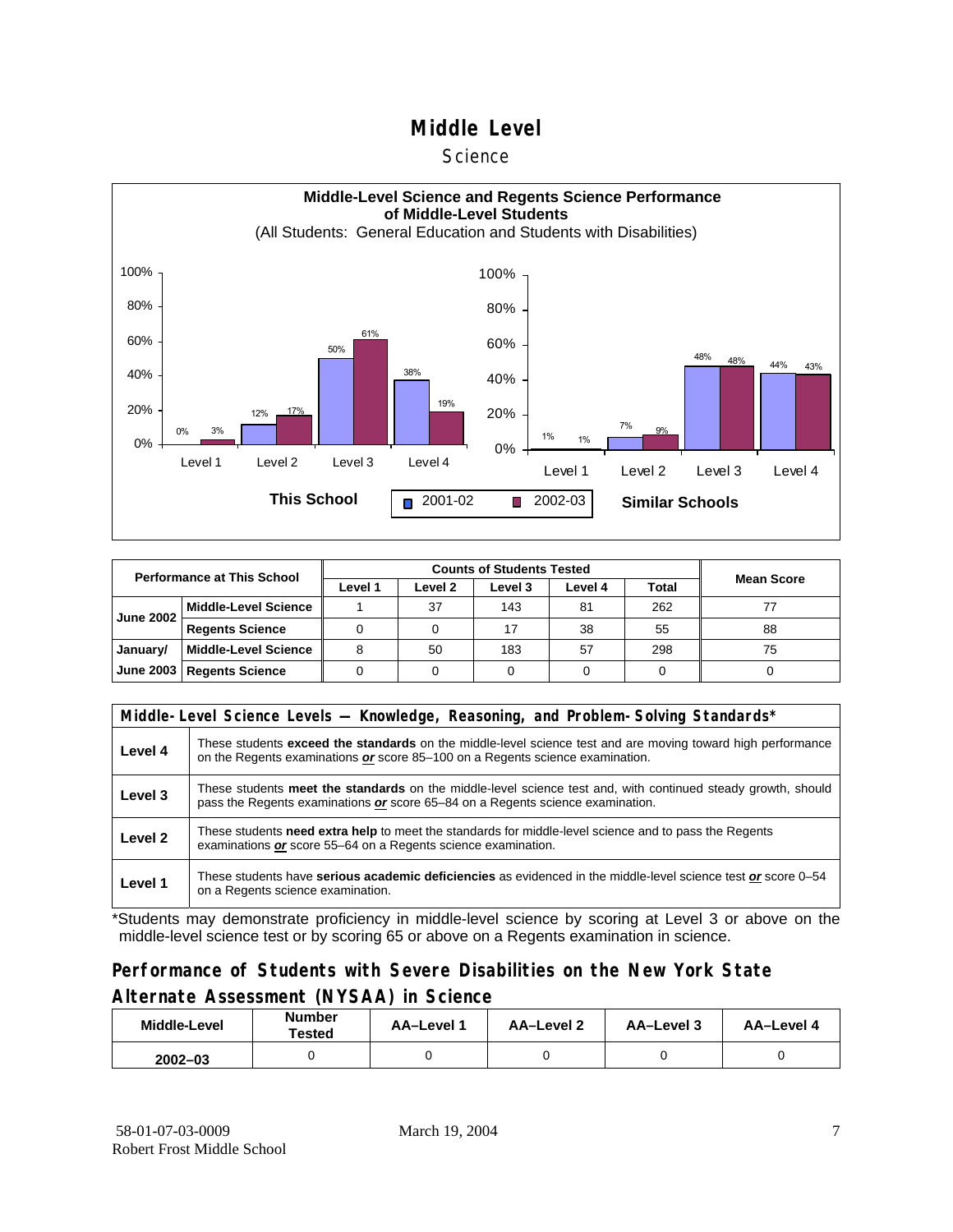# **Analysis of Student Subgroup Performance**

Historically, on State assessments the average performance of Black, Hispanic, and Native American students has been lower than that of White and Asian students. Similarly, students from lowincome families have not performed as well as those from higher income families. A high priority of the Board of Regents is to eliminate these gaps in student performance. In addition, Title I of the federal Elementary and Secondary Education Act includes explicit requirements "to ensure that students served by Title I are given the same opportunity to achieve to high standards and are held to the same high expectations as all students in each State."

This section of the school report card provides performance data for two years by racial/ethnic group, disability status, gender, English proficiency status, income level, and migrant status. The purpose of the student subgroup analyses is to determine if students who perform below the standards in any school tend to fall into particular groups, such as minority students, limited English proficient students, or economically disadvantaged students. If these analyses provide evidence that students in one of the groups achieve at a lower level than other students, the school and community should examine the reasons for this lower performance and make necessary changes in curriculum, instruction, and student support services to remedy these performance gaps. If your school did not report data for the 2002-03 school year for a subject and grade, a table showing data for subgroups in that subject and grade will not be included in the *Analysis*.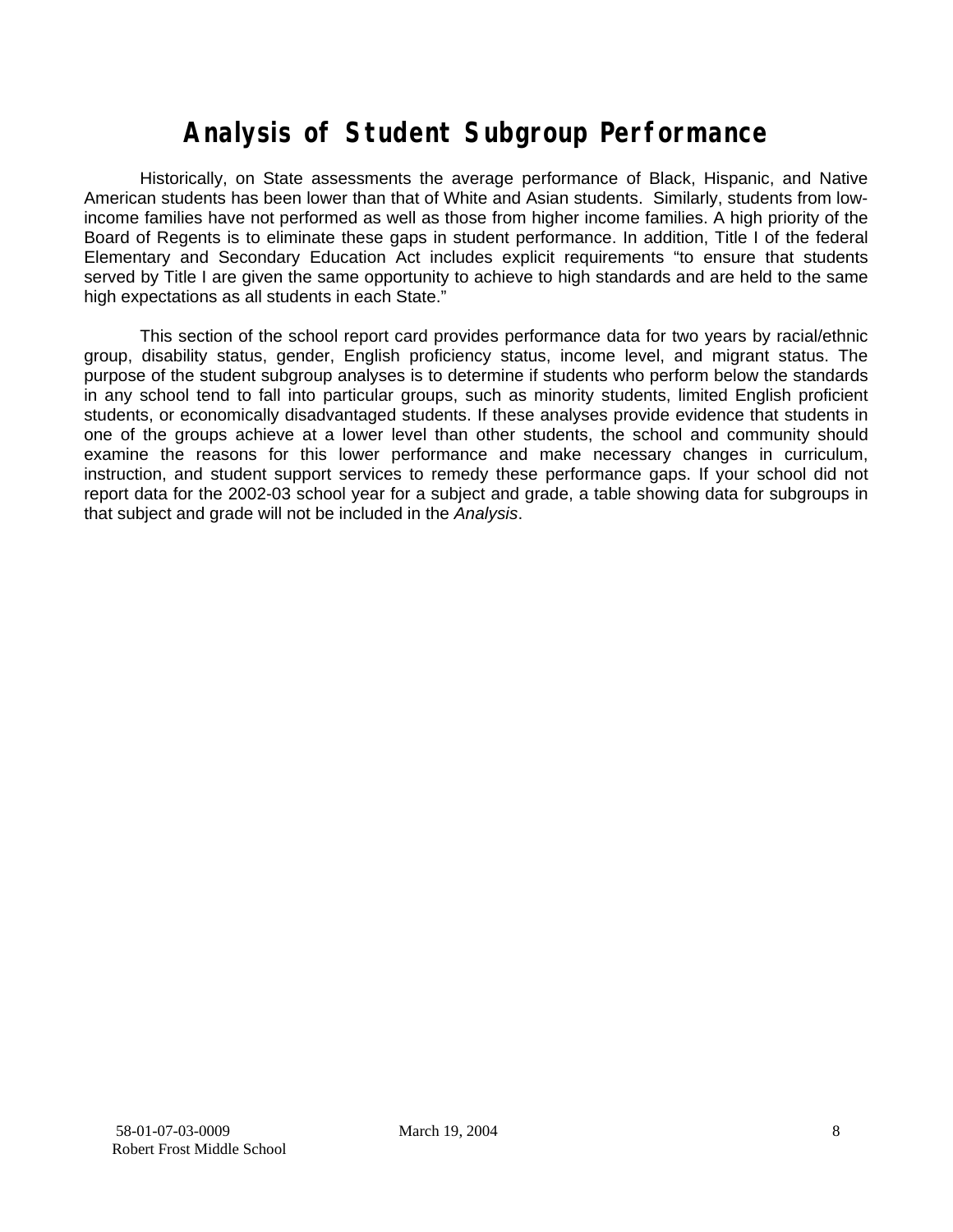### English Language Arts

|                                              |                                                                                    |         | $2001 - 02$ |       | $2002 - 03$   |                                                                   |         |    |  |
|----------------------------------------------|------------------------------------------------------------------------------------|---------|-------------|-------|---------------|-------------------------------------------------------------------|---------|----|--|
| <b>Student Subgroup</b>                      | <b>Percentages of Tested</b><br><b>Students Scoring at Levels</b><br><b>Tested</b> |         |             |       | <b>Tested</b> | <b>Percentages of Tested</b><br><b>Students Scoring at Levels</b> |         |    |  |
|                                              |                                                                                    | $2 - 4$ | $3 - 4$     | 4     |               | $2 - 4$                                                           | $3 - 4$ | 4  |  |
| <b>Results by Race/Ethnicity</b>             |                                                                                    |         |             |       |               |                                                                   |         |    |  |
| American Indian/Alaskan Native               | $\Omega$                                                                           | 0%      | 0%          | 0%    | $\Omega$      | 0%                                                                | 0%      | 0% |  |
| <b>Black</b>                                 | 64                                                                                 | 92%     | 20%         | $0\%$ | 47            | 89%                                                               | 38%     | 9% |  |
| Hispanic                                     | 30                                                                                 | 97%     | 20%         | 0%    | 25            | 88%                                                               | 40%     | 4% |  |
| Asian or Pacific Islander                    | 15                                                                                 | 100%    | 53%         | 20%   | 19            | 100%                                                              | 58%     | 5% |  |
| White                                        | 212                                                                                | 99%     | 45%         | 8%    | 264           | 98%                                                               | 53%     | 6% |  |
| Total                                        | 321                                                                                | 97%     | 38%         | 6%    | 355           | 97%                                                               | 50%     | 6% |  |
| Small Group Totals (s)                       | $\Omega$                                                                           | 0%      | 0%          | 0%    | $\Omega$      | 0%                                                                | 0%      | 0% |  |
| <b>Results by Disability Status</b>          |                                                                                    |         |             |       |               |                                                                   |         |    |  |
| General-education students                   | 287                                                                                | 99%     | 42%         | 7%    | 316           | 99%                                                               | 55%     | 7% |  |
| Students with disabilities                   | 34                                                                                 | 82%     | 3%          | 0%    | 39            | 79%                                                               | 8%      | 0% |  |
| Total                                        | 321                                                                                | 97%     | 38%         | 6%    | 355           | 97%                                                               | 50%     | 6% |  |
| <b>Results by Gender</b>                     |                                                                                    |         |             |       |               |                                                                   |         |    |  |
| Female                                       | 163                                                                                | 97%     | 44%         | 9%    | 149           | 99%                                                               | 55%     | 9% |  |
| Male                                         | 158                                                                                | 97%     | 32%         | 3%    | 206           | 95%                                                               | 47%     | 3% |  |
| Total                                        | 321                                                                                | 97%     | 38%         | 6%    | 355           | 97%                                                               | 50%     | 6% |  |
| <b>Results by English Proficiency Status</b> |                                                                                    |         |             |       |               |                                                                   |         |    |  |
| English proficient                           | 321                                                                                | 97%     | 38%         | 6%    | 355           | 97%                                                               | 50%     | 6% |  |
| Limited English proficient                   | $\Omega$                                                                           | 0%      | 0%          | 0%    | $\Omega$      | 0%                                                                | 0%      | 0% |  |
| Total                                        | 321                                                                                | 97%     | 38%         | 6%    | 355           | 97%                                                               | 50%     | 6% |  |
| <b>Results by Income Level</b>               |                                                                                    |         |             |       |               |                                                                   |         |    |  |
| Economically disadvantaged                   | 49                                                                                 | 94%     | 18%         | 0%    | 52            | 94%                                                               | 38%     | 4% |  |
| Not disadvantaged                            | 272                                                                                | 98%     | 42%         | 7%    | 303           | 97%                                                               | 52%     | 6% |  |
| Total                                        | 321                                                                                | 97%     | 38%         | 6%    | 355           | 97%                                                               | 50%     | 6% |  |
| <b>Results by Migrant Status</b>             |                                                                                    |         |             |       |               |                                                                   |         |    |  |
| Migrant family                               | $\mathbf 0$                                                                        | 0%      | 0%          | 0%    | $\Omega$      | 0%                                                                | 0%      | 0% |  |
| Not migrant family                           | 321                                                                                | 97%     | 38%         | 6%    | 355           | 97%                                                               | 50%     | 6% |  |
| Total                                        | 321                                                                                | 97%     | 38%         | 6%    | 355           | 97%                                                               | 50%     | 6% |  |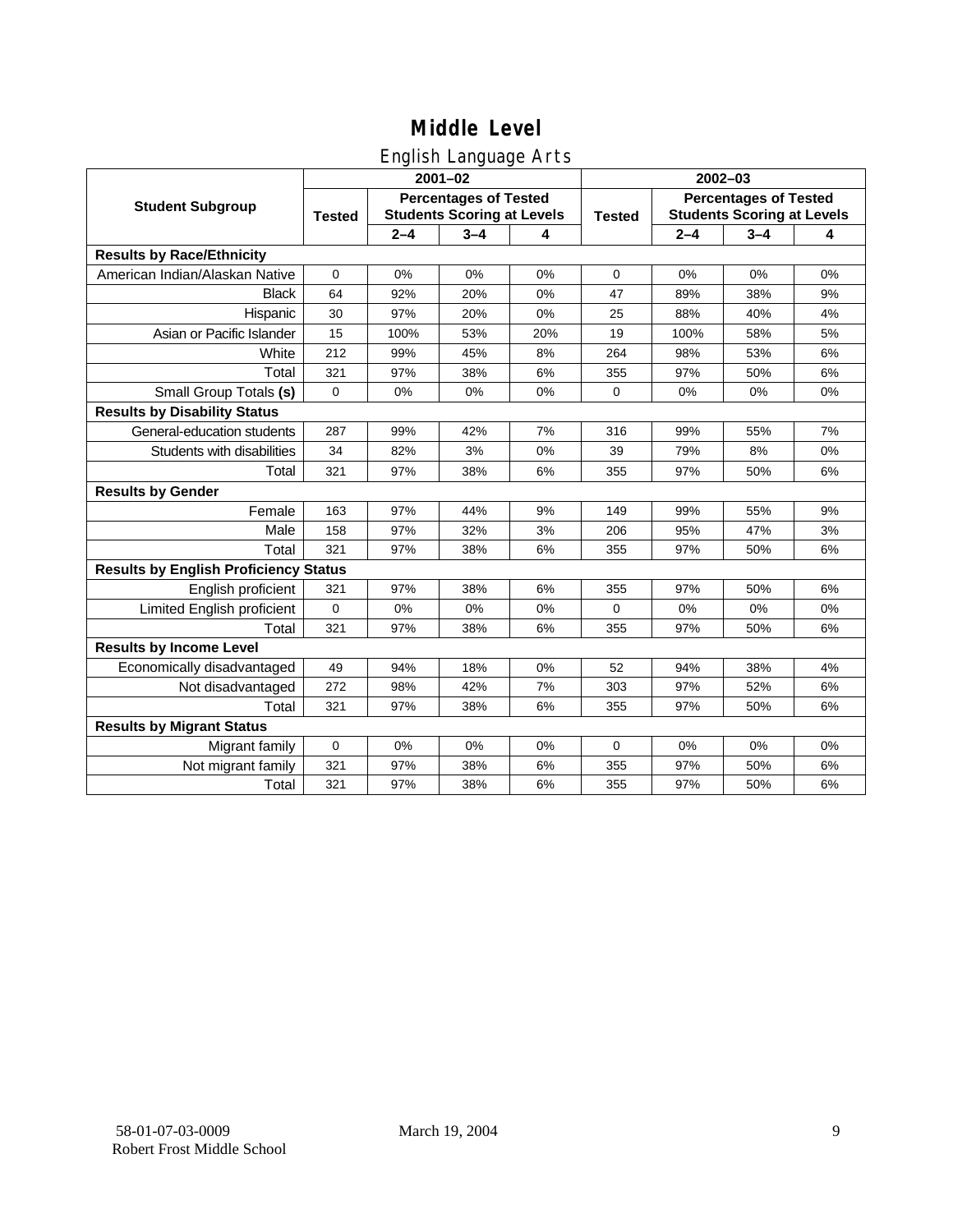### Mathematics

|                                              |               |                                                                   | $2001 - 02$ |     | $2002 - 03$   |                                                                   |         |     |  |
|----------------------------------------------|---------------|-------------------------------------------------------------------|-------------|-----|---------------|-------------------------------------------------------------------|---------|-----|--|
| <b>Student Subgroup</b>                      | <b>Tested</b> | <b>Percentages of Tested</b><br><b>Students Scoring at Levels</b> |             |     | <b>Tested</b> | <b>Percentages of Tested</b><br><b>Students Scoring at Levels</b> |         |     |  |
|                                              |               | $2 - 4$                                                           | $3 - 4$     | 4   |               | $2 - 4$                                                           | $3 - 4$ | 4   |  |
| <b>Results by Race/Ethnicity</b>             |               |                                                                   |             |     |               |                                                                   |         |     |  |
| American Indian/Alaskan Native               | $\Omega$      | 0%                                                                | 0%          | 0%  | $\Omega$      | 0%                                                                | 0%      | 0%  |  |
| <b>Black</b>                                 | 63            | 71%                                                               | 19%         | 5%  | 48            | 85%                                                               | 31%     | 4%  |  |
| Hispanic                                     | 31            | 81%                                                               | 45%         | 6%  | 26            | 73%                                                               | 54%     | 0%  |  |
| Asian or Pacific Islander                    | 16            | 100%                                                              | 69%         | 13% | 18            | 94%                                                               | 67%     | 17% |  |
| White                                        | 212           | 95%                                                               | 65%         | 14% | 259           | 96%                                                               | 65%     | 12% |  |
| Total                                        | 322           | 89%                                                               | 54%         | 11% | 351           | 93%                                                               | 60%     | 10% |  |
| Small Group Totals (s)                       | $\mathbf 0$   | 0%                                                                | 0%          | 0%  | 0             | 0%                                                                | 0%      | 0%  |  |
| <b>Results by Disability Status</b>          |               |                                                                   |             |     |               |                                                                   |         |     |  |
| General-education students                   | 288           | 93%                                                               | 59%         | 13% | 312           | 96%                                                               | 64%     | 12% |  |
| Students with disabilities                   | 34            | 56%                                                               | 12%         | 0%  | 39            | 69%                                                               | 23%     | 0%  |  |
| Total                                        | 322           | 89%                                                               | 54%         | 11% | 351           | 93%                                                               | 60%     | 10% |  |
| <b>Results by Gender</b>                     |               |                                                                   |             |     |               |                                                                   |         |     |  |
| Female                                       | 163           | 89%                                                               | 55%         | 11% | 145           | 94%                                                               | 59%     | 10% |  |
| Male                                         | 159           | 90%                                                               | 53%         | 12% | 206           | 92%                                                               | 60%     | 10% |  |
| Total                                        | 322           | 89%                                                               | 54%         | 11% | 351           | 93%                                                               | 60%     | 10% |  |
| <b>Results by English Proficiency Status</b> |               |                                                                   |             |     |               |                                                                   |         |     |  |
| English proficient                           | 318           | $\mathbf s$                                                       | s           | s   | 345           | 94%                                                               | 61%     | 10% |  |
| Limited English proficient                   | 4             | s                                                                 | s           | s   | 6             | 50%                                                               | 0%      | 0%  |  |
| Total                                        | 322           | 89%                                                               | 54%         | 11% | 351           | 93%                                                               | 60%     | 10% |  |
| <b>Results by Income Level</b>               |               |                                                                   |             |     |               |                                                                   |         |     |  |
| Economically disadvantaged                   | 51            | 82%                                                               | 25%         | 6%  | 50            | 88%                                                               | 52%     | 4%  |  |
| Not disadvantaged                            | 271           | 91%                                                               | 60%         | 13% | 301           | 94%                                                               | 61%     | 11% |  |
| Total                                        | 322           | 89%                                                               | 54%         | 11% | 351           | 93%                                                               | 60%     | 10% |  |
| <b>Results by Migrant Status</b>             |               |                                                                   |             |     |               |                                                                   |         |     |  |
| Migrant family                               | 0             | 0%                                                                | 0%          | 0%  | $\Omega$      | 0%                                                                | 0%      | 0%  |  |
| Not migrant family                           | 322           | 89%                                                               | 54%         | 11% | 351           | 93%                                                               | 60%     | 10% |  |
| Total                                        | 322           | 89%                                                               | 54%         | 11% | 351           | 93%                                                               | 60%     | 10% |  |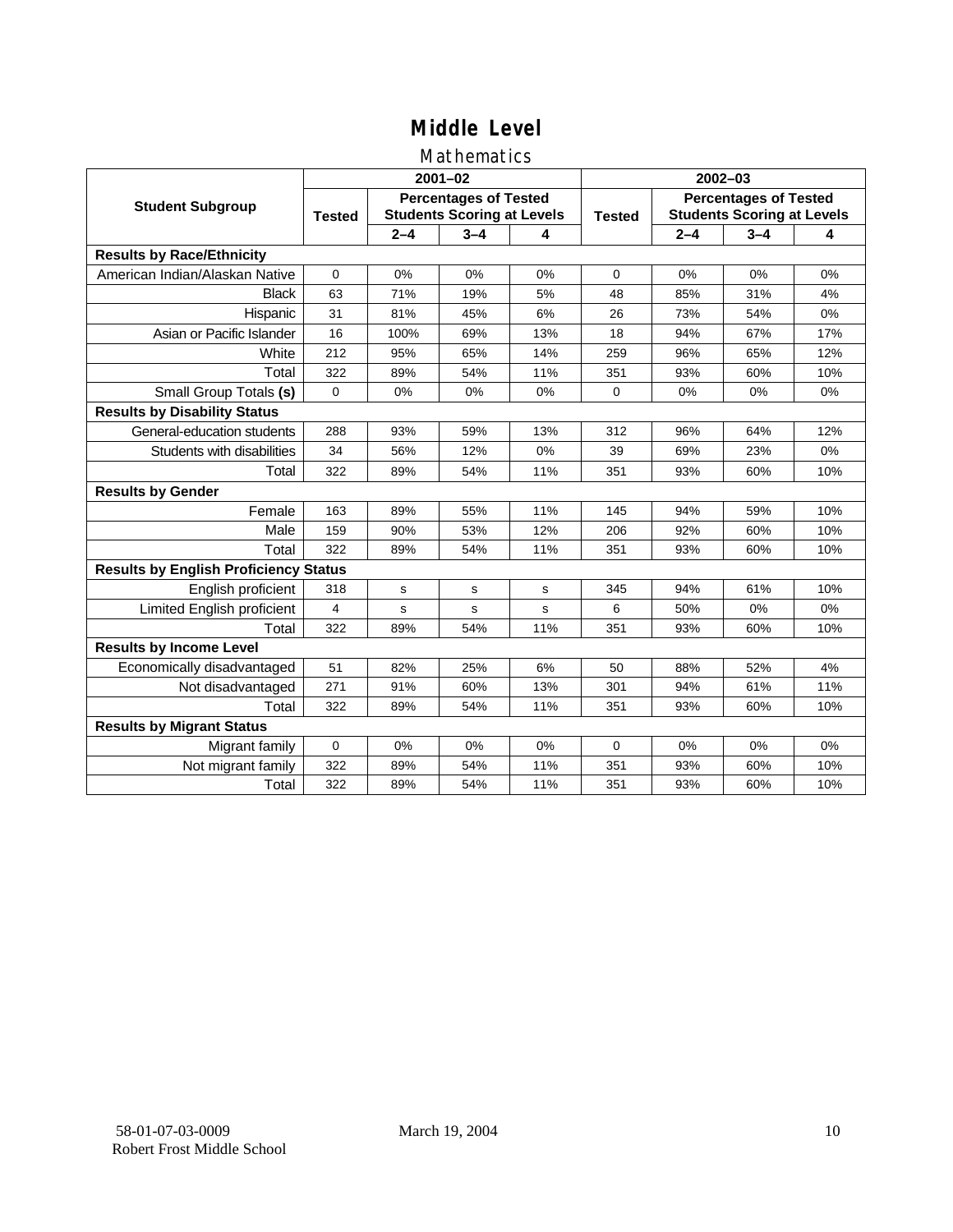### Science

|                                              |                 |                                                                   | $2001 - 02$ |     | $2002 - 03$   |                                                                   |         |     |
|----------------------------------------------|-----------------|-------------------------------------------------------------------|-------------|-----|---------------|-------------------------------------------------------------------|---------|-----|
| <b>Student Subgroup</b>                      | <b>Tested</b>   | <b>Percentages of Tested</b><br><b>Students Scoring at Levels</b> |             |     | <b>Tested</b> | <b>Percentages of Tested</b><br><b>Students Scoring at Levels</b> |         |     |
|                                              |                 | $2 - 4$                                                           | $3 - 4$     | 4   |               | $2 - 4$                                                           | $3 - 4$ | 4   |
| <b>Results by Race/Ethnicity</b>             |                 |                                                                   |             |     |               |                                                                   |         |     |
| American Indian/Alaskan Native               | $\mathbf 0$     | 0%                                                                | 0%          | 0%  | $\Omega$      | 0%                                                                | 0%      | 0%  |
| <b>Black</b>                                 | 59              | 98%                                                               | 78%         | 24% | 46            | 96%                                                               | 70%     | 15% |
| Hispanic                                     | 28              | 100%                                                              | 82%         | 18% | 27            | 89%                                                               | 59%     | 19% |
| Asian or Pacific Islander                    | 14              | 100%                                                              | 86%         | 21% | 14            | 93%                                                               | 86%     | 14% |
| White                                        | 161             | 100%                                                              | 89%         | 37% | 211           | 99%                                                               | 85%     | 20% |
| Total                                        | 262             | 100%                                                              | 85%         | 31% | 298           | 97%                                                               | 81%     | 19% |
| Small Group Totals (s)                       | $\Omega$        | 0%                                                                | 0%          | 0%  | 0             | 0%                                                                | 0%      | 0%  |
| <b>Results by Disability Status</b>          |                 |                                                                   |             |     |               |                                                                   |         |     |
| General-education students                   | 230             | 100%                                                              | 88%         | 35% | 258           | 98%                                                               | 86%     | 21% |
| Students with disabilities                   | $\overline{32}$ | 100%                                                              | 66%         | 3%  | 40            | 90%                                                               | 45%     | 5%  |
| Total                                        | 262             | 100%                                                              | 85%         | 31% | 298           | 97%                                                               | 81%     | 19% |
| <b>Results by Gender</b>                     |                 |                                                                   |             |     |               |                                                                   |         |     |
| Female                                       | 130             | 100%                                                              | 82%         | 28% | 118           | 98%                                                               | 77%     | 14% |
| Male                                         | 132             | 99%                                                               | 89%         | 33% | 180           | 97%                                                               | 83%     | 23% |
| Total                                        | 262             | 100%                                                              | 85%         | 31% | 298           | 97%                                                               | 81%     | 19% |
| <b>Results by English Proficiency Status</b> |                 |                                                                   |             |     |               |                                                                   |         |     |
| English proficient                           | 258             | s                                                                 | s           | s   | 293           | 98%                                                               | 82%     | 19% |
| Limited English proficient                   | 4               | s                                                                 | s           | s   | 5             | 80%                                                               | 0%      | 0%  |
| Total                                        | 262             | 100%                                                              | 85%         | 31% | 298           | 97%                                                               | 81%     | 19% |
| <b>Results by Income Level</b>               |                 |                                                                   |             |     |               |                                                                   |         |     |
| Economically disadvantaged                   | 47              | 100%                                                              | 72%         | 13% | 51            | 96%                                                               | 75%     | 14% |
| Not disadvantaged                            | 215             | 100%                                                              | 88%         | 35% | 247           | 98%                                                               | 82%     | 20% |
| Total                                        | 262             | 100%                                                              | 85%         | 31% | 298           | 97%                                                               | 81%     | 19% |
| <b>Results by Migrant Status</b>             |                 |                                                                   |             |     |               |                                                                   |         |     |
| Migrant family                               | $\mathbf 0$     | 0%                                                                | 0%          | 0%  | 0             | 0%                                                                | 0%      | 0%  |
| Not migrant family                           | 262             | 100%                                                              | 85%         | 31% | 298           | 97%                                                               | 81%     | 19% |
| Total                                        | 262             | 100%                                                              | 85%         | 31% | 298           | 97%                                                               | 81%     | 19% |